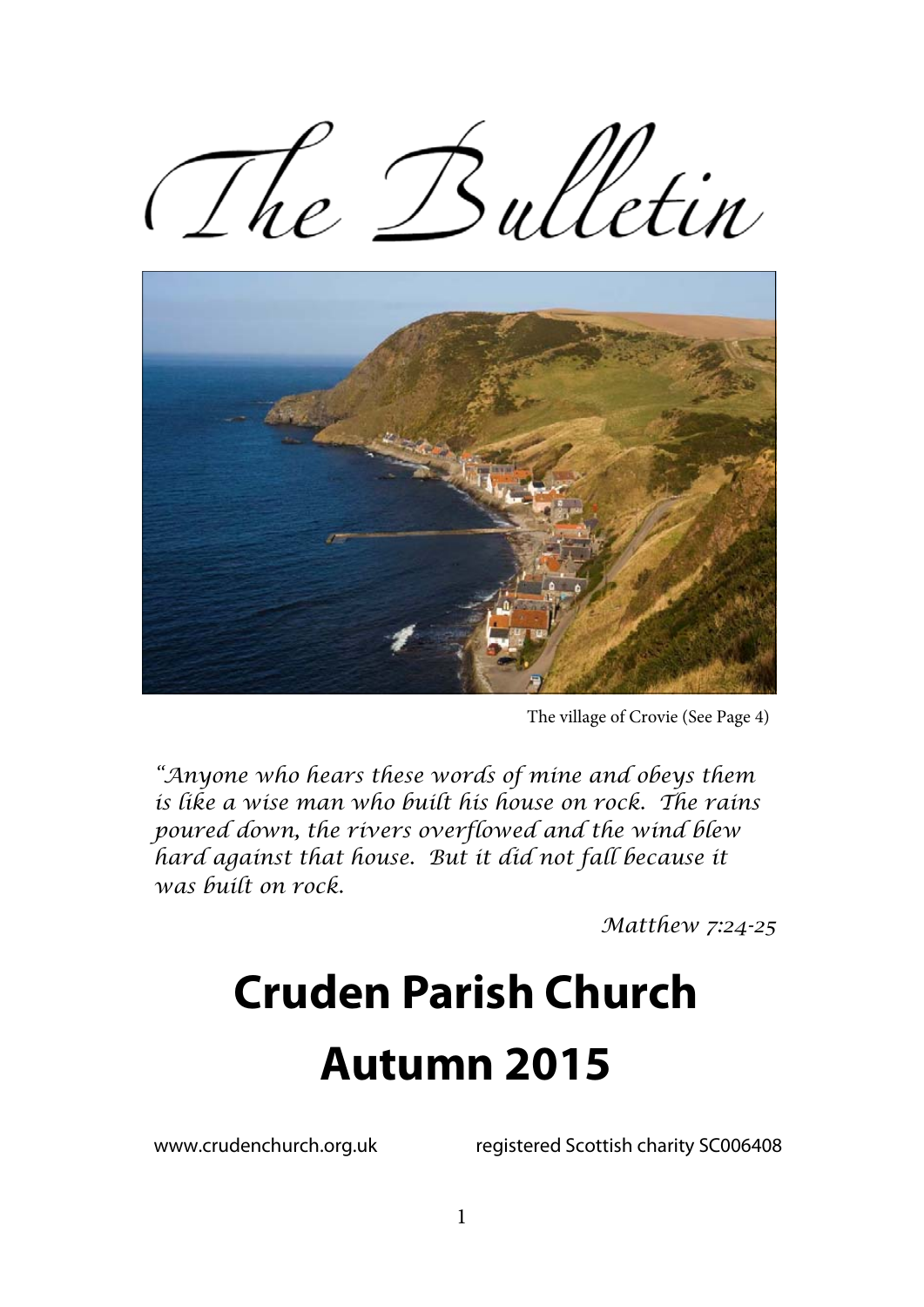# **Diary Dates Autumn 2015**

Worship services will continue every Sunday morning in Cruden Parish Church at 10 am

#### **SEPTEMBER**

| Wednesday 2nd  | Coffee & Chat in Hall 10.30 am                                                                           |  |
|----------------|----------------------------------------------------------------------------------------------------------|--|
|                | Choir Practice in Hall 7.30 pm                                                                           |  |
| Tuesday 8th    | Craft Group in Hall 2 pm                                                                                 |  |
| Monday 14th    | Watch & Talk Group, Main St, Cruden Bay 7.30 pm                                                          |  |
| Thursday 17th  | Messy Church in Hatton Public Hall 3.30 pm                                                               |  |
| Sunday 21st    | Congregational Walk leaving the Church Hall at<br>11.30 am : Formartine/Windyhills Woodlands at<br>Fyvie |  |
| Tuesday 22nd   | Craft Group in Hall 2 pm                                                                                 |  |
| Sunday 27th    | <b>MORNING SERVICE</b><br><b>Sacrament of Holy Communion</b><br>Cake and Candy Stall after Service       |  |
| Monday 28th    | Guild in Hall 7.30 pm<br>Guild Theme "Go in Peace" - Margaret Grant                                      |  |
| <b>OCTOBER</b> |                                                                                                          |  |
| Tuesday 6th    | Craft Group in Hall 2 pm                                                                                 |  |
| Wednesday 7th  | Coffee & Chat in Hall 10.30 am                                                                           |  |
|                | Choir Practice in Hall 7.30 pm                                                                           |  |
| Monday 12th    | Watch & Talk Group, Main St, Cruden Bay 7.30 pm                                                          |  |
| Thursday 15th  | Messy Church in Hatton Public Hall 3.30 pm                                                               |  |
| Sunday 18th    | MORNING SERVICE - Harvest Thanksgiving<br>Conducted by Elders                                            |  |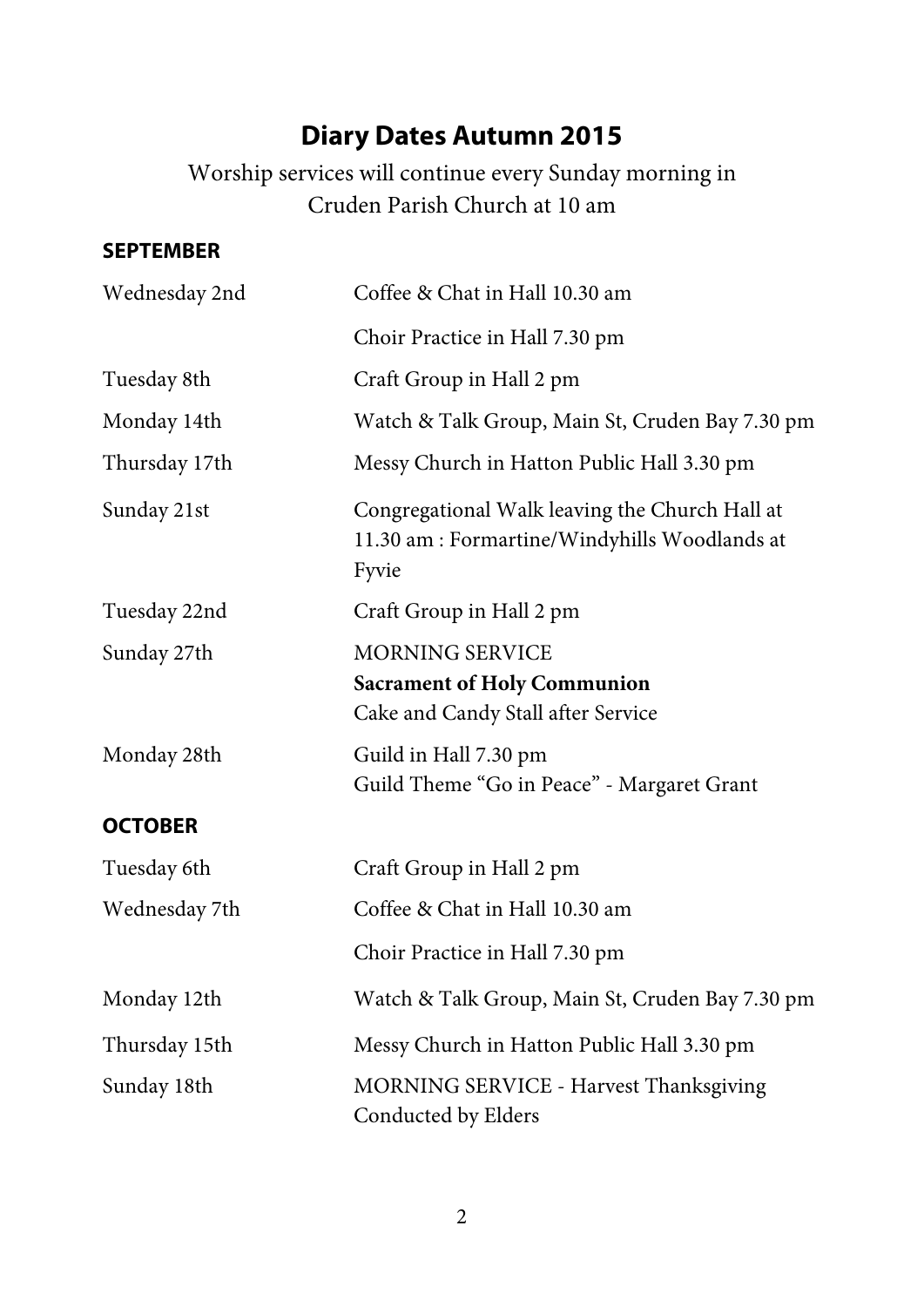| Sunday 18th     | Congregational Walk leaving the Church Hall at<br>11.30 am: White Cow Woods to Fetterangus |  |
|-----------------|--------------------------------------------------------------------------------------------|--|
| Tuesday 20th    | Craft Group in Hall 2 pm                                                                   |  |
| Monday 26th     | Guild in Hall 7.30 pm<br>Ian Finney - "Hearing Dogs for the Deaf"                          |  |
| <b>NOVEMBER</b> |                                                                                            |  |
| Tuesday 3rd     | Craft Group in Hall 2 pm                                                                   |  |
| Wednesday 4th   | Coffee & Chat in Hall 10.30 am                                                             |  |
|                 | Choir Practice in Hall 7.30 pm                                                             |  |
| Sunday 8th      | <b>REMEMBRANCE SUNDAY 10.30 am</b><br>Rev A Fawkes                                         |  |
| Monday 9th      | Watch & Talk Group, Main St, Cruden Bay 7.30 pm                                            |  |
| Sunday 15th     | <b>MORNING SERVICE</b><br>Service conducted by Cruden Church Guild                         |  |
| Tuesday 17th    | Craft Group in Hall 2 pm                                                                   |  |
| Thursday 19th   | Messy Church in Hatton Public Hall 3.30 pm                                                 |  |
| Monday 30th     | Guild in Hall 7.30 pm: Stuart Jamieson - "My<br>Travels to Texas and New Zealand"          |  |
| Sunday 29th     | <b>MORNING SERVICE</b><br>Sacrament of Holy Communion                                      |  |
| <b>DECEMBR</b>  |                                                                                            |  |
| Tuesday 1st     | Craft Group in Hall 2 pm                                                                   |  |
| Wednesday 2nd   | Coffee & Chat in Hall 10.30 am                                                             |  |
|                 | Choir Practice in Hall 7.30 pm                                                             |  |

**CHANGE OF TIME: Please note that the service on 8 November - Remembrance Sunday- will begin at the later time of 10.30 am**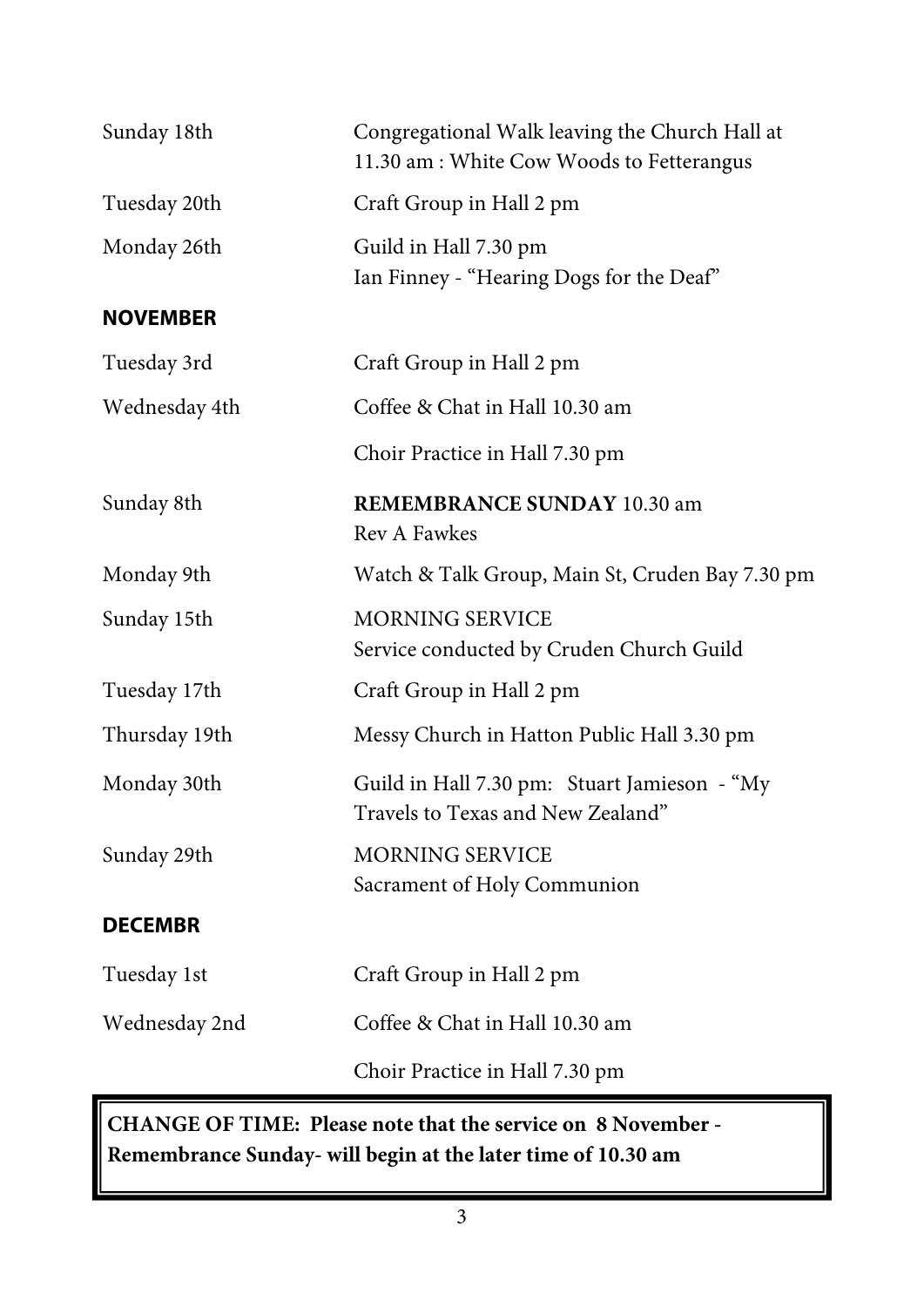## **CRUDEN CHURCHES' WALKING GROUP**

#### **Glen Muick** – **June 13th**

Our group of 9 set off from Hatton, our car taking the 'Royal route' through Garlogie to Ballater. At the Spital we split into 2 groups, our group setting off along the Land Rover track on the east of the loch. We turned shore-ward at the waterfall on the Black Burn and stumbled along the boulder strewn track hugging the waterside. Glas-Allt Shiel soon came into view and we pressed on to the Lodge for our lunch. From our vantage point on the front steps we watched tiny figures on the ridge line across the loch, heading up the glen.

At the west-most boat house we stared in disbelief as a car lurched towards us on the shore of the loch and finally ground to a halt when the track petered out. We continued past it wondering how it had got there, and if it was recoverable given the terrain.

We joined the other group who had done the short loop round the floor of the loch and headed for the Bothy in Ballater for our fly cup before heading home.

#### **Formartine & Buchan Line – July 12th**

On Sunday 12 July, a group of 10 walkers made their way along the first section of the Formartine & Buchan line from Fraserburgh to Lonmay. The sun shone brightly and the path was lined with beautiful brightly coloured wild flowers, delighting the flower lovers. Points of interest were 1. Fraserburgh Golf Club which claims to be the oldest golf club in the world still existing under its original name. 2. Philorth Halt which was built as a private station for Lord Saltoun. 3. Cairnbulg Castle known earlier as Philorth Castle and now the home of the Hon Kate Nicolson the eldest daughter of the 20<sup>th</sup> Lady Saltoun. 4. Rathen Station is now a house but it served the rural hamlet of Rathen and the fishing communities of Cairnbulg and Inverallochy. 5. Then on to Lonmay Station which served the parish with scattered farms and houses but also convenient for the estates of Crimonmogate, Cortes and Cairness. 6. At the end of the walk was the Bancar Hotel where afternoon tea was awaiting the happy and thirsty walkers.

#### **Crovie & Troup Head – 16 August**

We picnicked in glorious sunshine at the viewpoint above the village. (See the picture on the front cover) Once down there, we caught tantalising glimpses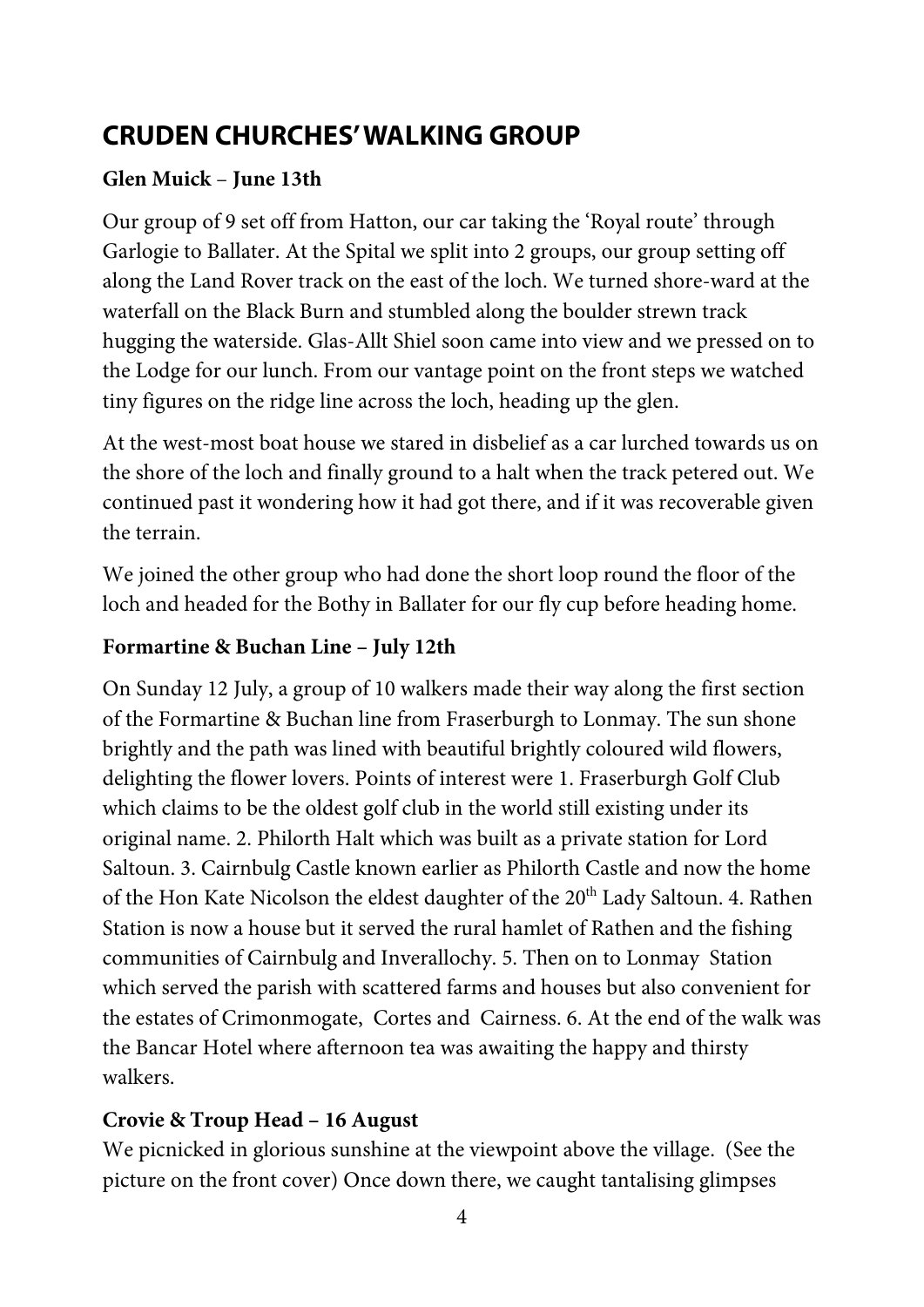inside some open doors of the rustic cottages. A stiff climb past Crovie Farm brought us on to Troup Head and from the cliff tops we enjoyed panoranic views east to Rosehearty and west to Ben Rinnes.

Robert and Philip went back to recover the cars to ensure we got to Teapot 1 in Gardenstown as arranged. The home bakes were lovely, the company good, and a lovely end to the day.

#### **Margaret Wisely**

The new season of **Messy Church** got off to a great start. It was lovely to see so many people. Children old and new are always welcome with their parents. Reminder of dates for the diary.



September 17th, October 15th, November 19th, December17th

Look forward to seeing you

Messy Church Team

## **CRUDEN CRAFT GROUP**

Perhaps because of the poor weather so far this summer, the craft group has been busier than ever and boxes of knitted and crocheted garments have been donated to Aberdeen Maternity Hospital, Peterhead Maternity Hospital, The Apex Centre in Peterhead, Blythswood Trust and two boxes of hats handed in to the Seafarers Centre in Aberdeen.

Janice's daughter has recently returned from a working holiday to Malawi with members of Aberdeen Presbytery. The Craft Group was delighted to be able to make a donation to assist with her costs as the trip was self funded. She took some of our baby clothes with her and we look forward to hearing all about her experience as she hopes to visit the group in the near future.

We continue to meet every second Tuesday and have recently welcomed new members. Why not come along and see what we do or just drop in around 3 pm and enjoy a cup of tea with us.

**Carol Paul**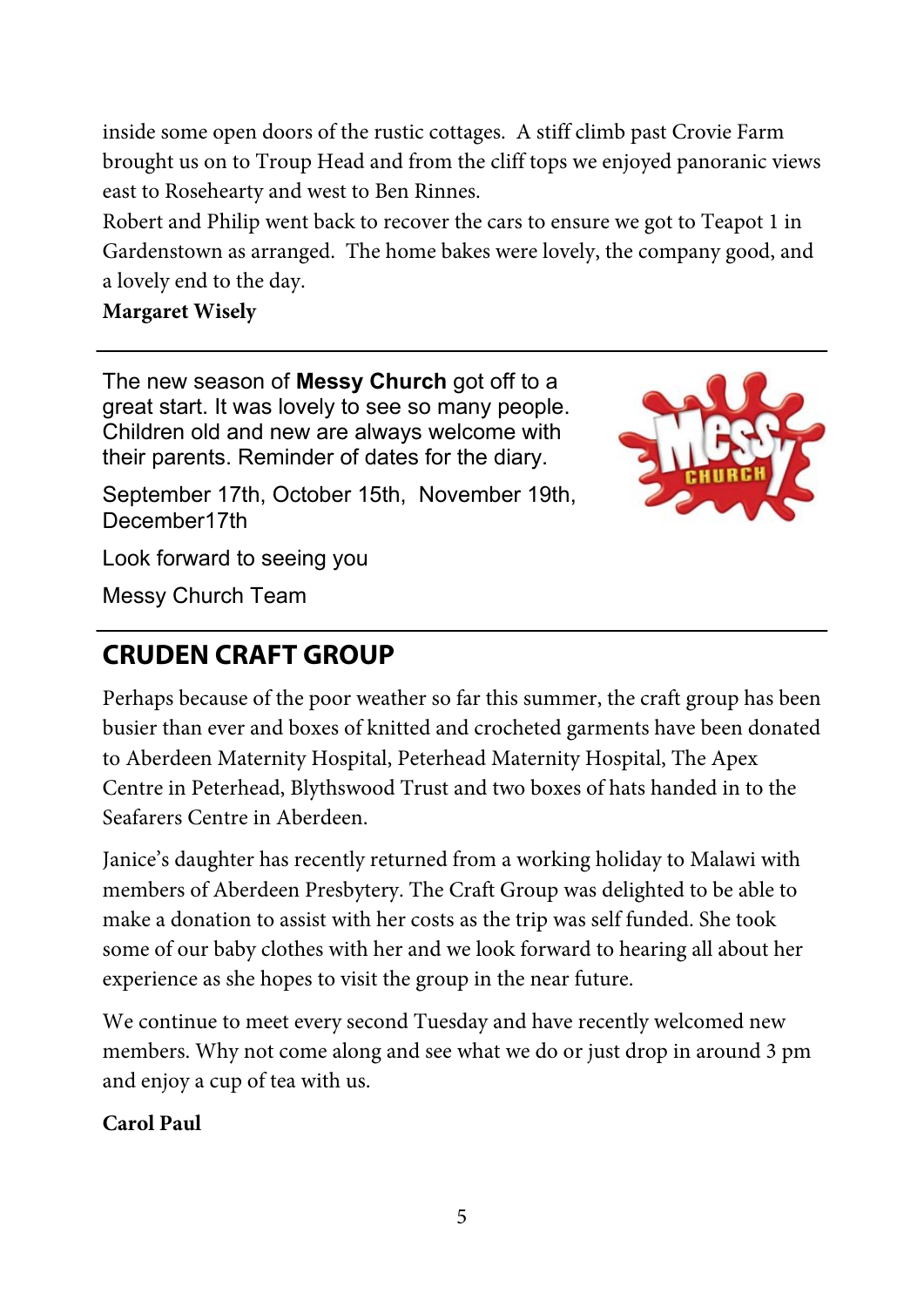## **PARISH REGISTER**

**New Member**

Mrs Maureen Esson, 8 Links View, Cruden Bay

## **HOLY COMMUNION**

**27 September 10 am** 

#### **Duty Elders**

Wilma Moir, Kathleen Craig, Annette Garden, Betty Forrester, Robert Petticrew, Peter Slamaker, Adrian Smith, Irene Will, Rosemary Pittendrigh, Robert Esson.

**29 November 10 am** 

#### **Duty Elders**

Betty May, Beatrice Fawkes, Mary Bratton, Kate Clark, Jim MacDonald, Robert Esson, Peter Slamaker, Robert Petticrew, Joyce Willox, Sandy Smith.

## **WINDOWS PROJECT – Smartie Tubes**

To date £160 has been raised for the Windows Project from Smartie Tubes and to wind up this fundraiser, it would be appreciated if any remaining tubes could be handed in before the end of September. Thank you.

The next issue of the Bulletin will be published at the beginning of December. Please send all material to be included before Sunday 22 November 2015 to:

**Fred Coutts Ladebank, 1 Manse Place Hatton AB42 0UQ bulletin@crudenchurch.org.uk**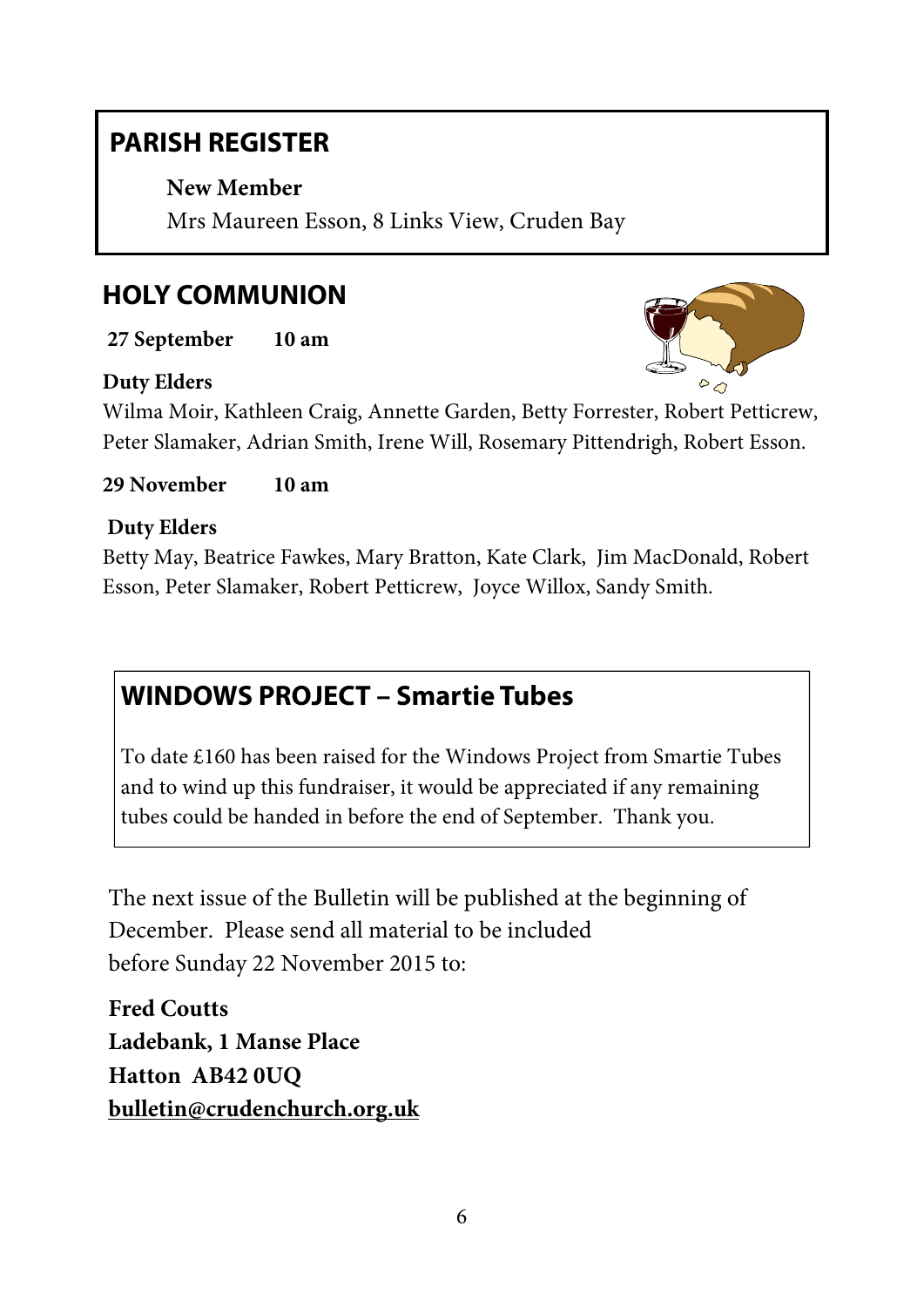# **Sunday Morning Duties 10 am**

| Date    | Door                                 | <b>Flowers</b>         | <b>Teas</b>                             | Children                            |
|---------|--------------------------------------|------------------------|-----------------------------------------|-------------------------------------|
| 6 Sept  | <b>Beatrice Fawkes</b><br>Kate Clark | Muriel Cantlay         | Norma Forman<br>Margaret Adams          | Karla Buswell<br>Helen Smith        |
| 13 Sept | Margaret Adams<br>Annette Garden     | Anne Smith             | Rosemary Reid<br><b>Beatrice Fawkes</b> | Katherine Hyman<br>Maureen Reid     |
| 20 Sept | Margaret Adams<br>Annette Garden     | Rosemary Reid          | Wilma Moir<br>Jennifer Emslie           | Karla Buswell<br>Helen Smith        |
| 27 Sept | Janice Hutchinson<br>Iris Durno      | Marilyn Samways        | Irene Stott<br>Fiona Stephen            | Katherine Hyman<br>Maureen Reid     |
| 4 Oct   | Janice Hutchison<br>Iris Durno       | Rosemary Pittendrigh   | Liz Carnie<br>Doreen Buchan             | Karla Buswell<br>Helen Smith        |
| 11 Oct  | Liz Carnie<br><b>Beatrice Fawkes</b> | Watson Family          | Mary Bratton<br>June Manning            | School Holidays<br>No Junior Church |
| 18 Oct  | Liz Carnie<br><b>Beatrice Fawkes</b> | Joyce Willox           | Elma Cumming<br>Iris Durno              | School Holidays<br>No Junior Church |
| 25 Oct  | Marilyn Samways<br>Sarah Paterson    | Lewis McKechnie        | Janice Hutchison<br>Kathleen Craig      | School Holidays<br>No Junior Church |
| 1 Nov   | Marilyn Samways<br>Sarah Paterson    | <b>Betty Forrester</b> | Marilyn Samways<br>Jennifer Emslie      | Katherine Hyman<br>Maureen Reid     |
| 8 Nov   | Carol Paul<br><b>Stewart Paul</b>    | Mary Bratton           | <b>NO TEAS</b>                          | Karla Buswell<br>Helen Smith        |
| 15 Nov  | Carol Paul<br><b>Stewart Paul</b>    | Rosemary Pittendrigh   | Margaret Adams<br>Rosemary Reid         | School Holidays<br>No Junior Church |
| 22 Nov  | Rosemary Reid<br>Irene Will          | Mary McNaughtan        | Margaret Bruce<br>Wilma Moir            | Katherine Hyman<br>Maureen Reid     |
| 29 Nov  | Rosemary Reid<br>Irene Will          | Jean Beedie            | Fiona Stephen<br><b>Irene Stott</b>     | Karla Buswell<br>Helen Smith        |
| 6 Dec   | Irene Stott<br>Fiona Stephen         | Mary Bratton           | Doreen Buchan<br>Mary Bratton           | Katherine Hyman<br>Maureen Reid     |

**Reminder to those on duty**. If you are unable to do door or tea duties, please endeavour to find someone to do them for you.